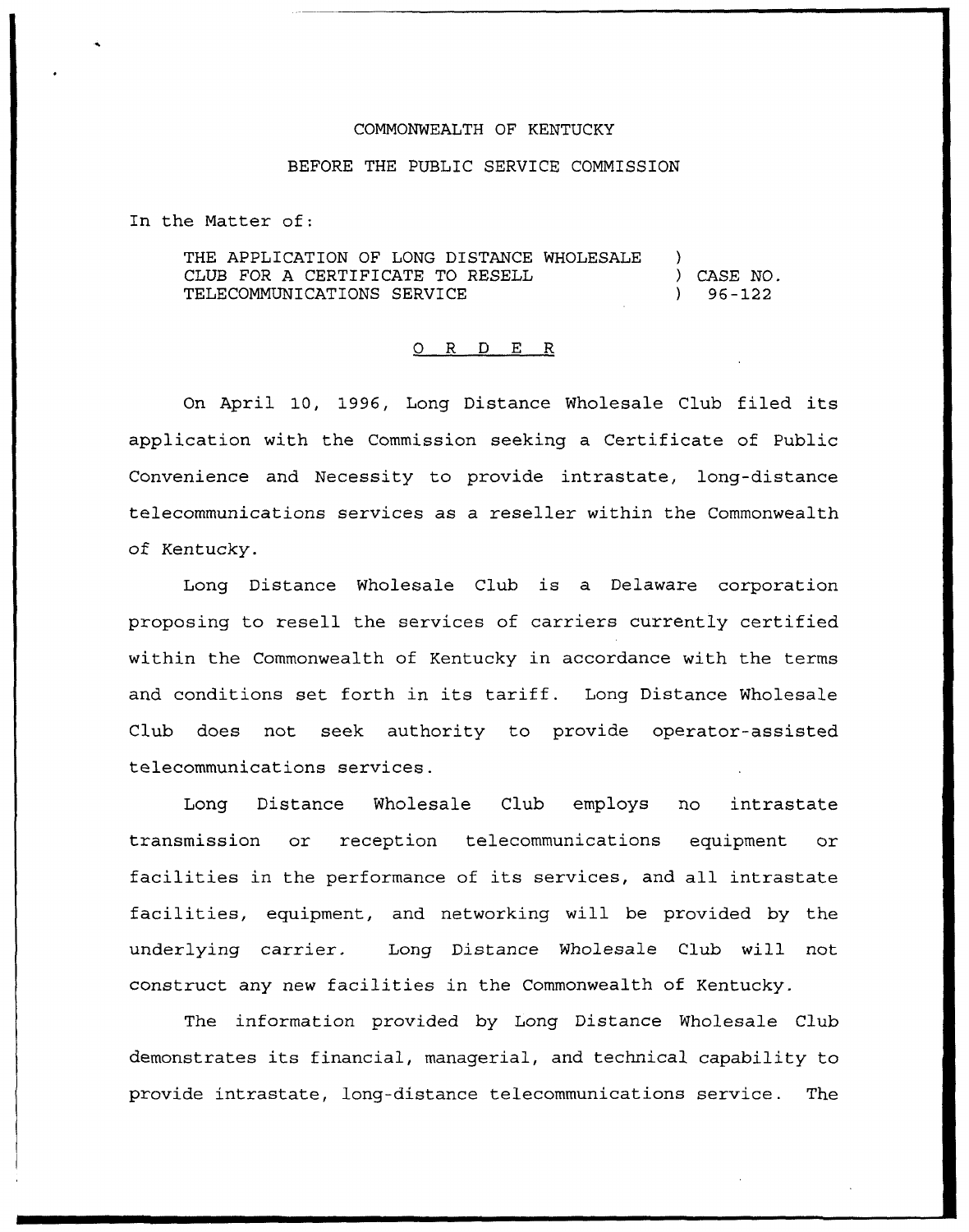proposed rates filed April 10, 1996, should be approved as the fair, just and reasonable rates to be charged.

In Administrative Case No. 306,<sup>1</sup> the Commission stated the importance of eliminating possible customer confusion arising from the name of the billing service, rather than the name of the provider of telecommunications services, appearing on the bill. Accordingly, Long Distance Wholesale Club should ensure that its name appears prominently on all bills issued to customers for services rendered by it.

The Commission, having considered the application, the information provided by Long Distance Wholesale Club, and being otherwise sufficiently advised, HEREBY ORDERS that:

1. Long Distance Wholesale Club be and it hereby is granted authority to provide intrastate, long-distance telecommunications services within the Commonwealth of Kentucky on and after the date of this Order.

2. Long Distance Wholesale Club shall comply with the provisions of the Orders in Administrative Case No. 323.<sup>2</sup>

Long Distance Wholesale Club shall ensure that its name  $3.$ appears prominently on all bills issued to customers for services rendered by it.

 $\mathbf{1}$ Administrative Case No. 306, Detariffing Billing and Collection Services, Order dated April 30, 1990.

Administrative Case No. 323, An Inquiry Into IntraLATA Toll  $\overline{2}$ Competition, An Appropriate Compensation Scheme for Completion of IntraLATA Calls by Interexchange Carriers, and WATS Jurisdictionality.